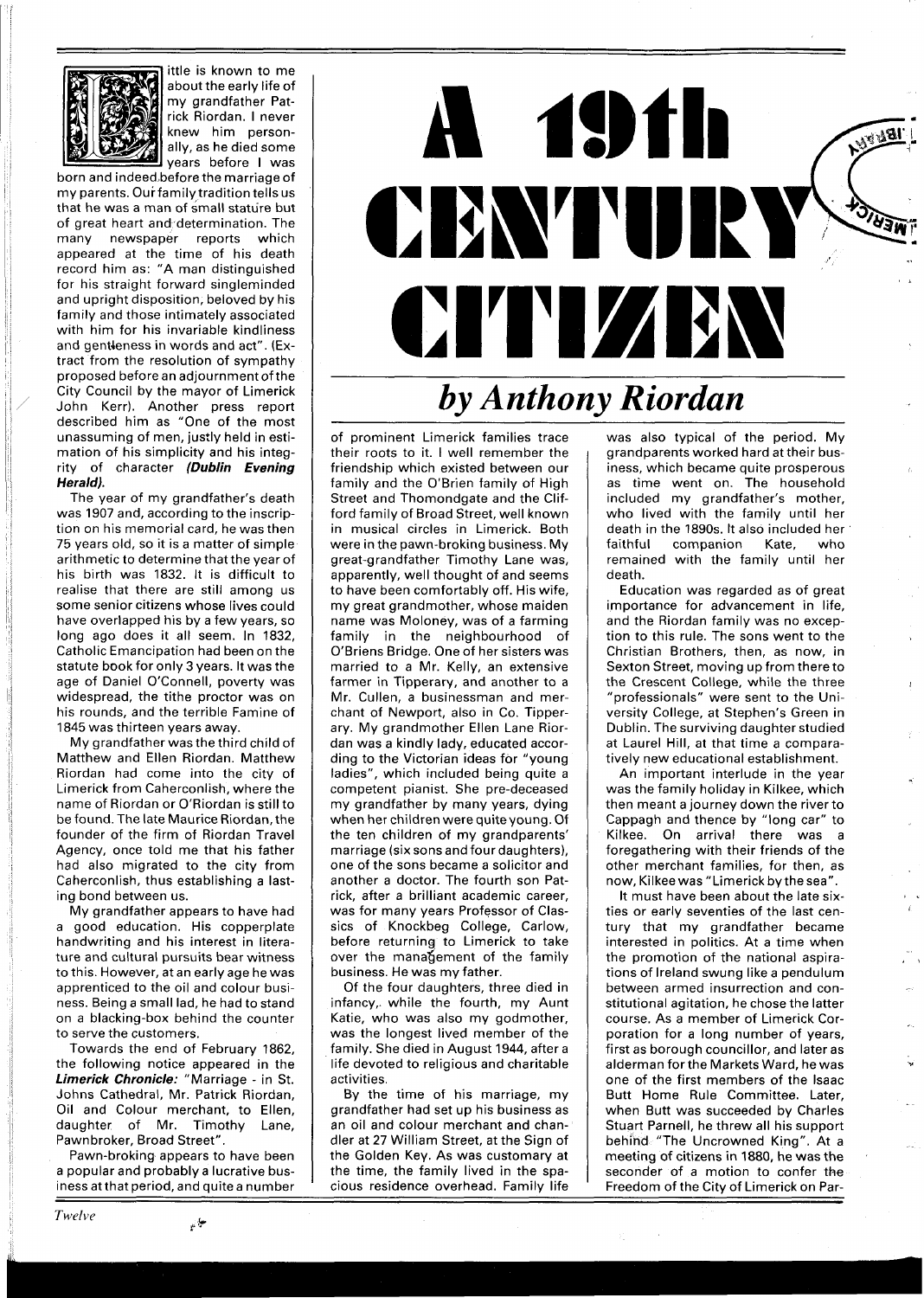

**Patrick Riordan in his mayoral robes and chain.** 

nell. Again, to quote fgrom his obituary notice in the **Evening Herald,** "He was indeed a personal friend of Mr. Parnell, by whom he was highly regarded".

Over the years, my grandfather, in addition to being vice-chairman of the Board of Guardians, was a member of the Land and National Leagues.

He took a prominent part in the Amnesty Movement, to agitate for the release of political prisoners, mostly Fenians, who were subjected to inhuman and degrading treatment in British jails. One of these was the Limerick Fenian John Daly, and when, at length, he was released be became our next door neighbour, setting up a bakery business at 26 William Street. This association between the Fenian and the Parnellite was the beginning of a friendship between the members of the respective families which happily still endures.

In the later decades of the nineteeth century the Limerick Corporation was largely composed of members of the professional and merchant classes. This was due to the electoral system which then obtained. Meetings took place on weekday afternoons.

Of those who were my grandfather's friends and colleagues in the municipal life of the city, there are many that deserve more than a passing reference. These men served the Limerick of their day and their careers and activities give us an interesting picture of what local society was like.

One such citizen was Thomas Gaffney a flour merchant, of Upper William Street, and a close friend of my grandfather. In later years, his son James and grandson Niall were prominent in the legal profession, while another son Thomas St. John Gaffney made history by becoming a brilliant diplomatic representative of the United States of America in the city of Dresden in Germany, during the early years of the First World War. Here he met and befriended Roger Casement, who was then in Germany on his ill-fated attempt to set up an lrish Brigade.

Gaffney himself was, apparently, quite a character and given to expressing himself in his own style of verse. One Christmas, the following greeting arrived at my grandparents' home. "Happy Christmas to Riordan Pat, wife family and all, that dwell in his happy home where T.G. doth often roam".

Thomas Gaffney was also famous as a patron of Michael Hogan, the Bard of Thomond, some of whose works were published at his expense, in return for which he was adulated in poetry and prose by the poet.

My grandfather was not so fortunate. In common with many other prominent citizens, he incurred the ire of the famous poet, who lampooned him in a verse entitled "Patriotic Pat", the words of which have, unfortunately, been lost from our family archives for some years. All I can remember are the first two lines:

"I'm a *man* of oils *and* colours *and* I glorify the gullers ".

It was said of my grandfather that he was on good terms with everybody, even his political opponents. Evidently, the Bard of Thomond was an exception. **i** 

Just over a century ago, in 1884, the historian Maurice Lenihan was mayor of Limerick. His successor was Stephen O'Mara of a family well known in the political, commercial and cultural life of the city, one of whose members was Joseph O'Mara, the famous operatic tenor. Stephen O'Mara was also a member of the Westminster Parliament for the lrish Party led by Parnell. He lived into the first quarter of the present century and became a senator of the lrish Free State. His son, also Stephen, took part in the War of Independence and, in 1922, became mayor in succession to George Clancy, mur-

dered in March of that year. Michael Cusack, related by marriage to the O'Mara family, well known painting and decorating contractor, was also mayor of Limerick, as was Francis O'Keeffe, a solicitor, who, like Stephen O'Mara, was for a time a member of parliament.

The business community of William Street gave several members to Limerick Corporation. Patrick Herbert was a boot and shoe merchant at  $17$ William Street. David Begley owner of a wine business at 36 William Street. Bryan O'Donnell and William Nolan, both flour merchants, became mayors, O'Donnell in 1893 and 1894, and Nolan in 1896. Both of these men survived well into the 20th century and died at advanced ages. William Nolan, a man of culture, became town clerk, a post which he held with distinction until about 1930. He was in every sense a true gentleman. Bryan O'Donnell died at the age of 90 in the late 1930s. He was for many years chairman of the committee of Limerick Race Company. A name-sake, William O'Donnell made history in being elected to the mayoralty in 1890, at the age of 25 years, having previously held the office of high sheriff. Unfortunately, he died just 3 years later at the age of 28. His family had been the proprietors of St. Francis Abbey Tannery and were prominent in the business life of the city. Later they had a premises at **2/3,** Upper Gerald Griffin Street, afterwards occupied by Messrs. R. & J. O'Dwyer, builders' providers, and now in a very dilapidated state. The O'Donnells also had their retail leather shop at 42 William Street, under the management of John Hayes, who is still hale and hearty.

These were some of the citizens with whom my grandfather was associated when he was elected to the office of mayor in 1891. As he took office in January of that year, he must have felt apprehensive at the state of things in Ireland. The unfortunate Parnell split had taken place only a month earlier and Ireland was plunged into dissension. It was no doubt due to his personal regard for Parnell that my grandfather took the Parnellite side, at that time not the most popular course to adopt. When Parnell had come to Limerick some 10 years previously, the entire population seemed to come out to greet him. Now when he returned only a small group of about 6 people, headed by my grandfather, stood on the platform atthe station when Parnell stepped down from the train.

John Reddan, a well known personality who died some thirty years ago, was then a member of the Boherbuoy Band. He used to tell of Parnell's last meeting at Limerick, at which my grandfather presided. The meeting was addressed from an open, upstairs window in Cruise's Hotel and, according to Reddan, Parnell's first words